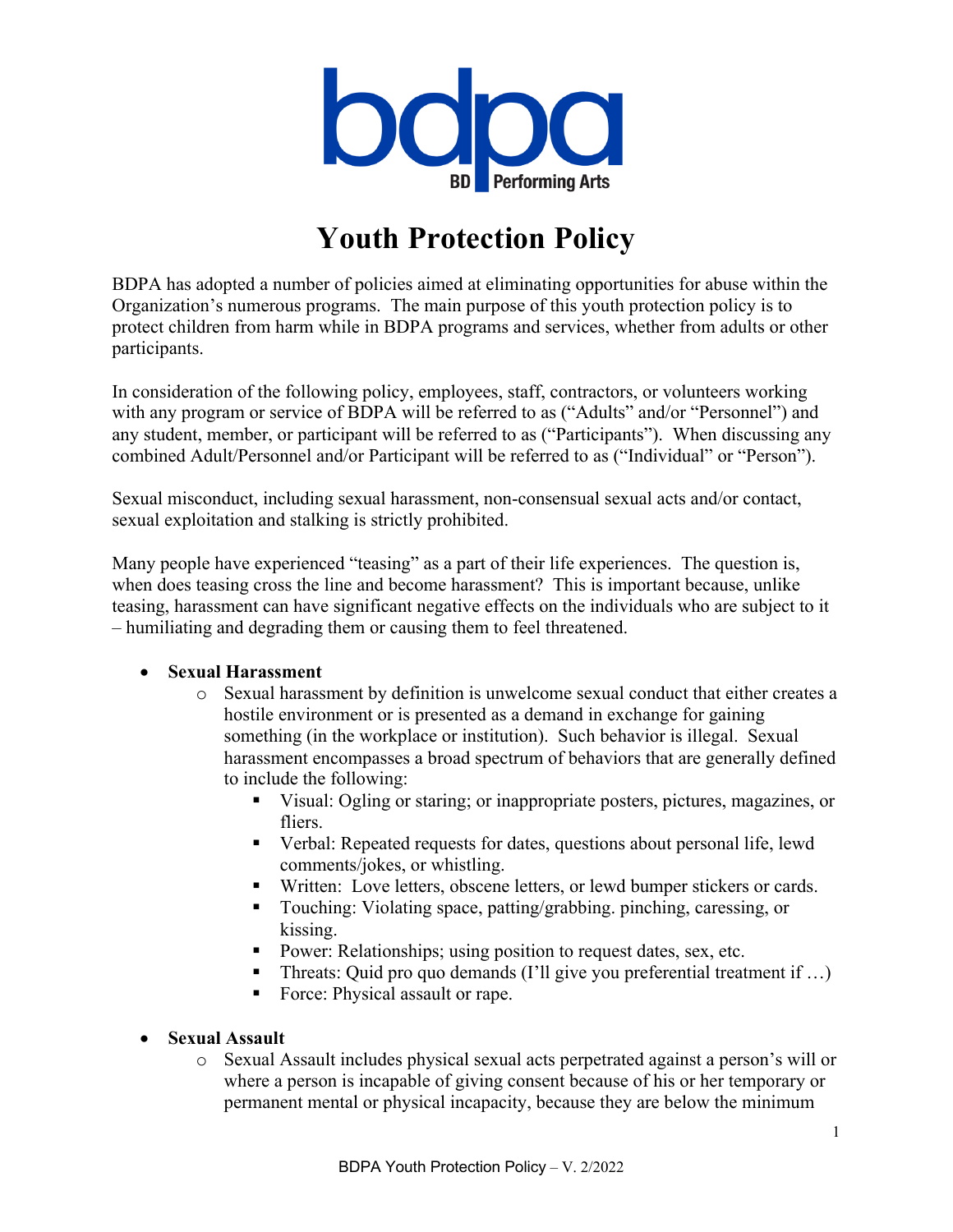age of consent, or because they are incapacitated due to the use of drugs and/or alcohol.

#### • **Sexual Exploitation**

o Sexual Exploitation includes taking sexual advantage of another person for the benefit of oneself or a third party without consent. This includes, but is not limited to, sexual voyeurism, indecent or lewd exposure, recording any person engaged in sexual, private, or intimate activity in a private space without that person's consent, distributing personal sexual information, images, or recordings or inducing incapacitation in another person with the intent to engage in sexual conduct.

#### • **Stalking**

o Stalking is engaging in a course of conduct directed at a specific person that would cause a reasonable person to (A) fear for their safety or the safety of others; or (B) suffer substantial emotional distress. Stalking includes conduct that occurs via electronic communications, including social media (i.e., cyberstalking).

## **BARRIERS TO ABUSE**

BDPA takes great pride in the high quality of its employees, staff, contractors, and volunteers. Being personnel of BDPA is a privilege, not a right. The quality of the programs and the safety of the participants call for exemplary adult leaders. Thus, BDPA works to recruit the best possible leaders.

Applications for initial and continuing employment or contract work are strictly scrutinized, including all necessary and appropriate background checks before an applicant is allowed to work. While no current screening techniques exist that can identify every potential child molester, one can reduce the risk of accepting possible child molesters by learning as much as one can prior to offering placement (experience with children, reason for interest in BDPA, discipline techniques the applicant would employ, etc.).

BDPA has adopted the following policies in order to provide additional security for all participants. These policies are designed primarily for the protection of the participants; however, they also serve to protect the personnel from false accusation of abuse.

- **Two-deep Interaction**: Either two members of BDPA personnel, or one participant plus a screened volunteer, one of whom must be at least 21 years of age or older, are required to be present for every gathering (rehearsal, events, performance, or other), or outing (concerts, events, tours, or other).
- **No One-on-One Contact:** One-on-one private meetings between personnel and participants is permitted in situations that require personal attention, such as private conferences, instruction, or the like. The meeting is to be conducted in view of other adults, and/or participants or be an open-door meeting. Should an exceptional situation require direct oneon-one contact (such as a single adult driving a sole participant to camp), such contact may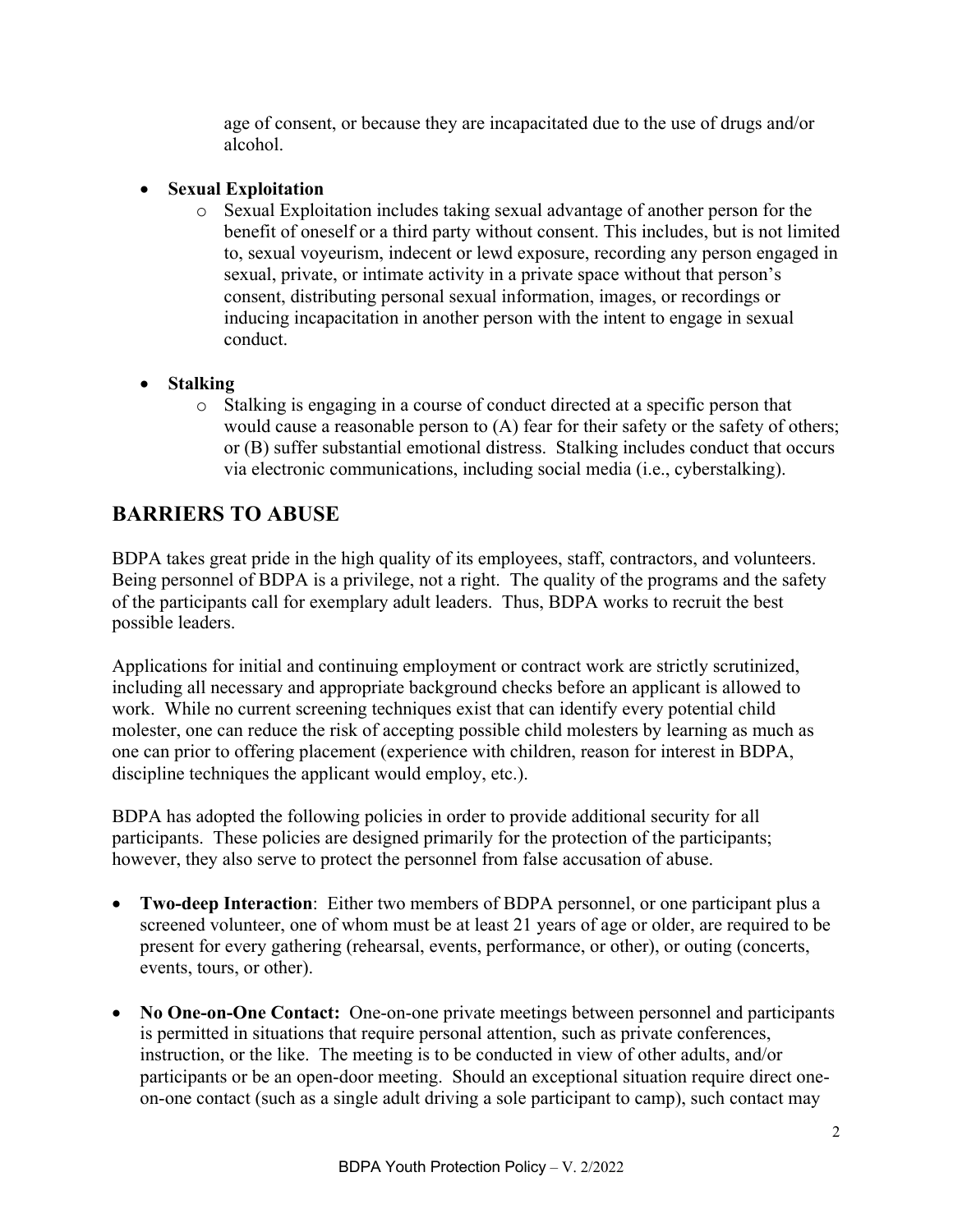be permitted only with the clear and direct approval of the participant's parent or legal guardian, or if over 18 written approval by the participant filed in BDPA offices.

- o **Additional Transportation:** For trips using transportation organized by BDPA to and from BDPA functions, the adult must do the following: 1) designate a meeting place, date, and time; 2) establish a plan for making periodic checkpoint stops as a group along the route; and 3) plan daily destination points. For larger vehicles, supervision by two adults is optimal. For smaller vehicles, supervision by one adult is acceptable; however, the vehicle must carry a minimum of two or more participants. In non-emergency/non-medical situations, one-adult-to-one-participant travel is not acceptable unless the adult is the participant's parent or legal guardian.
- **Large single-room or dormitory-type accommodations:** Adults and participants of the same gender may occupy dormitory or large single-room accommodations, provided there is a minimum of two adults and four participants. Further, a minimum of one of the adults must be a BDPA adult who is familiar with BDPA child safety policies. Adults must establish separation barriers or privacy zones such as temporary blanket or sheet walls in order to keep their sleeping areas and dressing areas separated from the youth.
- **Sleeping facilities:** Male and female participant require separate male and female sleeping facilities where possible. In most cases, the facilities will be large single-room or dormitorytype accommodations explained in section 2. In this case all male and female participant will be separated by a large dividing space. There will be a mandatory policy of ONE sleeping bag/blanket per ONE participant.
- **Supervision of overnight stays:** Coed overnight activities require male and female adult leaders, both of whom must be 21 years of age or older, and one must be a BDPA adult who is familiar with BDPA child safety policies. No individual youth will share sleeping facilities with one adult unless the adult is the participant's parent or legal guardian.
- **Restroom and shower facilities:** If separate shower and restroom facilities are not available, separate times for male and female use should be scheduled and posted. Further, participants should be encouraged to visit such facilities in groups of two or more. Finally, when possible, the doors on restroom stalls should provide privacy latches or display signs that say Occupied or Unoccupied. Everyone need to respect the privacy in all situations where appropriate such as when participants are changing clothes or taking showers understanding that at times the facilities do not have separate adult and participant locker rooms.
	- o BDPA does not discriminate, and accommodations will be handled to the best of our ability based on a number of factors, including but not limited to type of request, facilities and scheduling. Please consult with the director or manager onsite.
- **Safety Rule of Four:** No fewer than four individuals, two adults and two participants, may participate in an event organized by BDPA. Only in the event of emergency may a group of four separate into two independent groups. In such instances the two independent groups must each consist of one adult and one participant.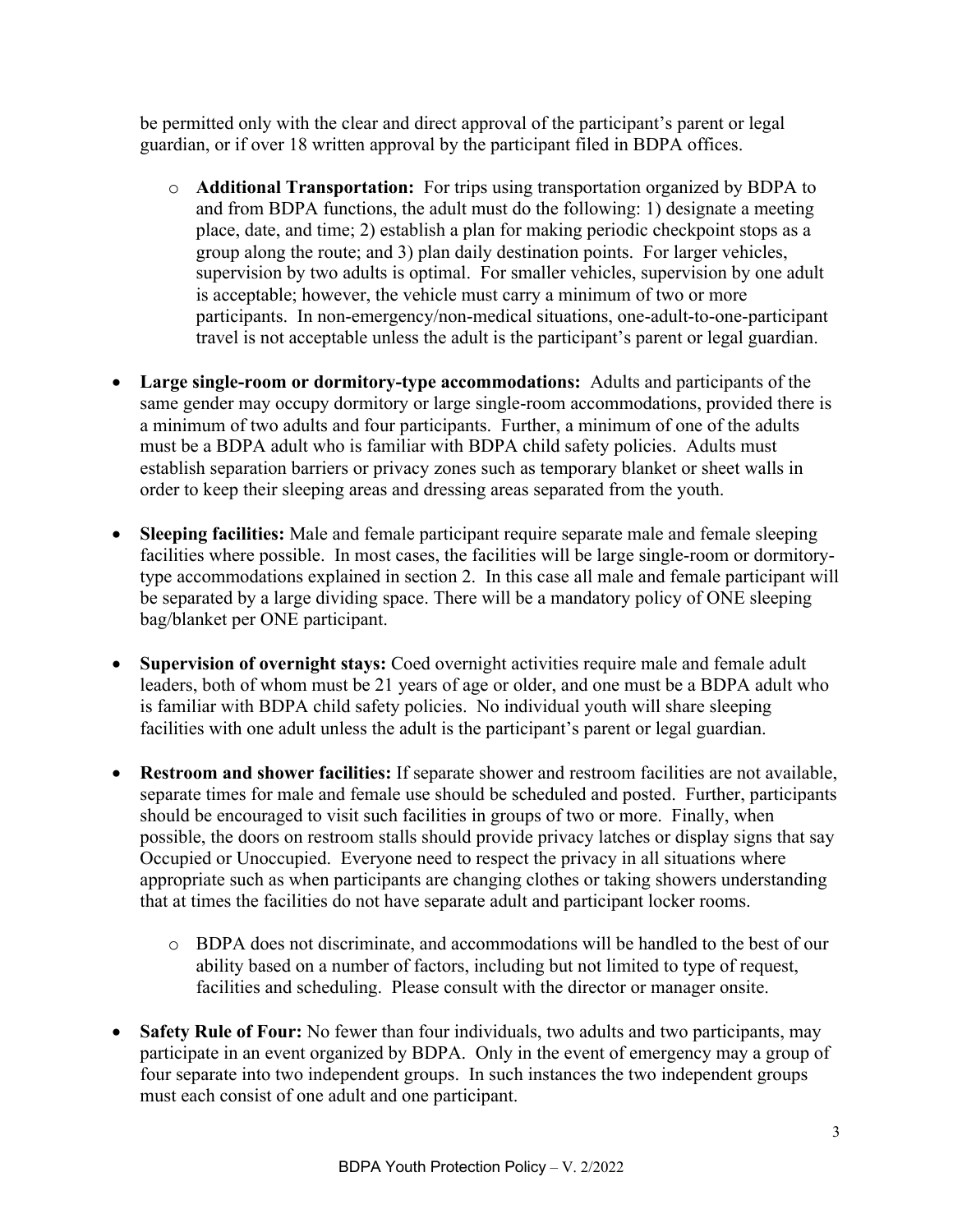- **Social Gatherings:** Any staff participating in a social gathering that includes current participant s must recognize that such a function will be considered an official gathering of BDPA, requiring notification to and permission from management. All BDPA rules and policies will therefore be in effect at such a gathering, and staff behavior must conform to all work standards and expectations.
- **Proper Preparation to Minimize Risk:** All activities involve inherent risk. All activities should be reviewed. No activity that involves increased risk should be undertaken without proper preparation, equipment, clothing, supervision, and safety measures.
- **No Secret Organizations/Social Groups:** BDPA does not recognize any secret organizations or social groups as part of the organization. All activities of BDPA are open to observations by parents, personnel, and volunteers.
- **Appropriate Attire:** Proper clothing for activities is required. For example, skinny-dipping is not appropriate as part of BDPA.
- **Constructive Discipline:** Discipline used in BDPA should be constructive and reflect high values. Corporal punishment is never permitted. Please see BDPA "Handbook for Members" section titled "Behavior", for a further explanation of policy.
- **Hazing Prohibited:** Any and all kinds of hazing and/or initiations are prohibited and may not be included as part of any BDPA procedure.
- **Training and Supervision of New Personnel:** Senior adults must monitor and guide the leadership/instruction techniques used by junior adults to ensure that all policies are followed.

# **HOW CAN PARENTS HELP PROTECT THEIR CHILDREN?**

Parents participate in the protection of their children in a variety of ways. The most important is to maintain open lines of communication so that children are encouraged to bring any troubles to their parents for advice and counsel. In addition, parents need to be encouraged to participate in BDPA activities and events. All parents have access to important information concerning BDPA various programs and should be reviewed before participation. This information will help parents detect any deviations from BDPA's approved programs. If any deviations are noted, parents should be encouraged to call these to the direct attention of the BDPA CEO, director, manager, and/or Board of Directors for assistance.

While we hope that all those who come in contact with BDPA feel unhindered and unthreatened in raising concerns, complaints, and issues, we recognize that it is essential to also provide for confidential and anonymous submission of such concerns, complaints, and issues, to ensure BDPA has the full opportunity to investigate and address any potential violations of policy, law, or ordinance in the conduct of our activities. BDPA "Safe Place" policy can be accessed on our web page.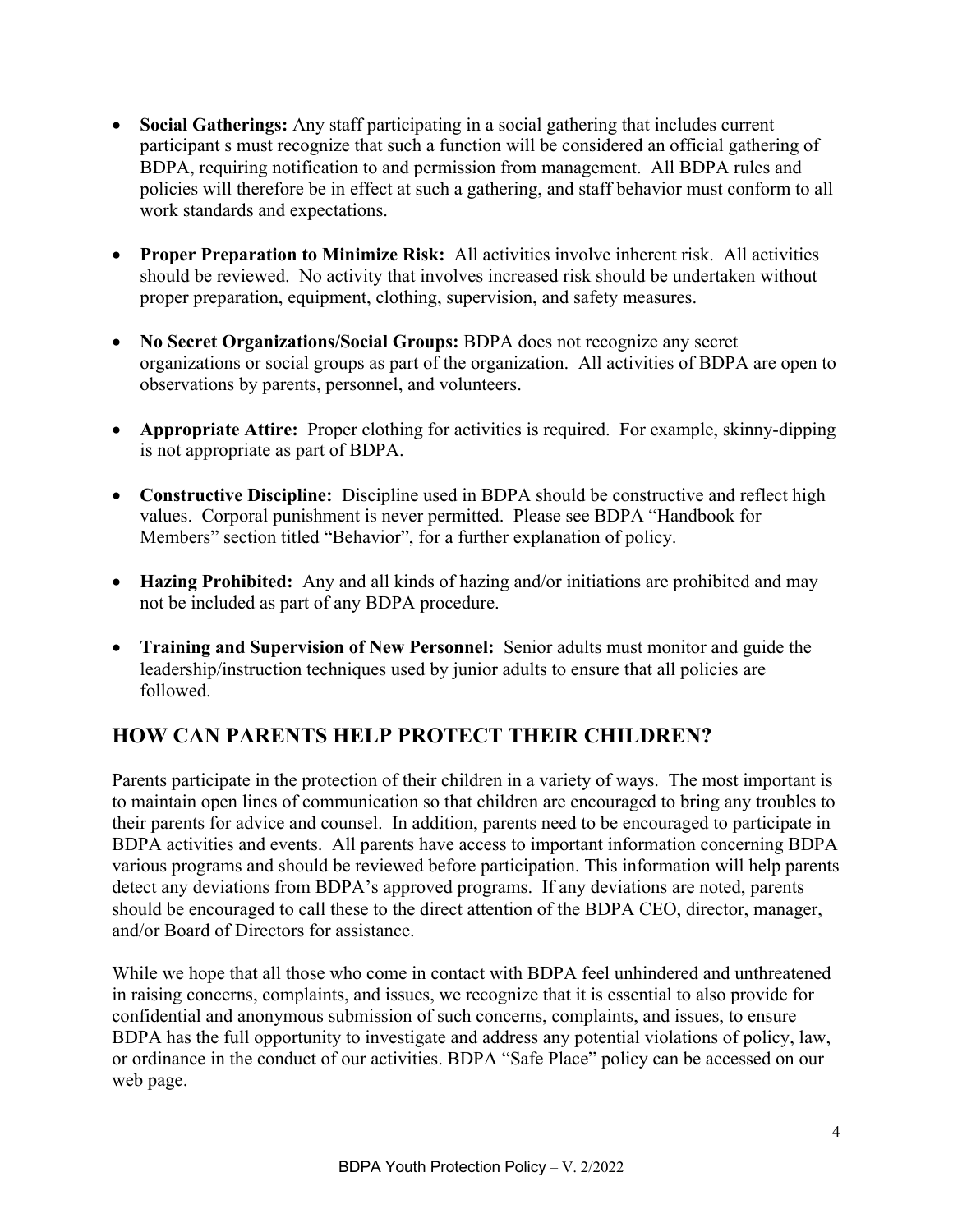Anyone may report any concerns or issues via a form on our web page form and it will be sent to the Ethics Committee composed of BDPA Compliance Director and BOD President. You can also email any concerns or issues directly to ethics@bluedevils.org. In addition, reports may be made through the Ethics Line at 925-359-9479. The Ethics Line is monitored by members of the Ethics Committee.

# **WHY DO MOST CHILD VICTIMS OF SEXUAL ABUSE KEEP THE ABUSE SECRET?**

A victim of child abuse is under a great deal of pressure to keep the abuse secret. In many cases of child molestation, the molester has threatened to harm the child or a member of the child's family. The molester might have told the child that he would not be believed even if the child did tell. Another common situation is that the molester will tell the child that if the child tells about the abuse, he/she will get into trouble. The clear message is given to the child that if other persons find out, something bad will happen to the child.

The pressure to maintain silence can often be successfully overcome by establishing open communication between children and adults, students, and faculty, through proper discussion sessions.

# **WHAT SHOULD AN ADULT DO IF A PARTICIPANT OR CHILD TELLS THEM THAT THERE HAS BEEN SEXUAL ABUSE?**

How an adult responds to a child when he/she tries to disclose abuse can influence the outcome of the child's victimization. By maintaining an apparent calm, the adult can help reassure the child that everything is going to be okay. By not criticizing the child, one counteracts any statements the molester may have made about getting the child into trouble. The adult should reassure the child that he/she is concerned and that the adult will arrange help.

Allegations by a BDPA participant concerning abuse in any BDPA program or activity must be reported to the CEO, director, manager, or a member of the Board of Directors. Since this might be a mandatory reporting requirement, a participant should be told that the information about the abuse will be forwarded to the proper authorities and not anyone else.

It is important that all adults of BDPA understand that any report of abuse must only be given to either the CEO, director, manager, or a member of the Board of Directors. BDPA will report the abuse to authorities if necessary. If a report is relayed to anyone else, and the allegations cannot be substantiated, the reporting adult could be sued for defamation of character.

## **WHAT ARE YOUR REPORTING RESPONSIBILITIES?**

In general, California state law (Cal. Penal Code, Sec.11165.7) states that any adult administrator, employee, teacher, teacher's aid, volunteer, or others; for either a public or a private organization; whose duties include either direct contact with, or supervision over children; **has a mandatory duty to report child abuse.** People are often concerned about being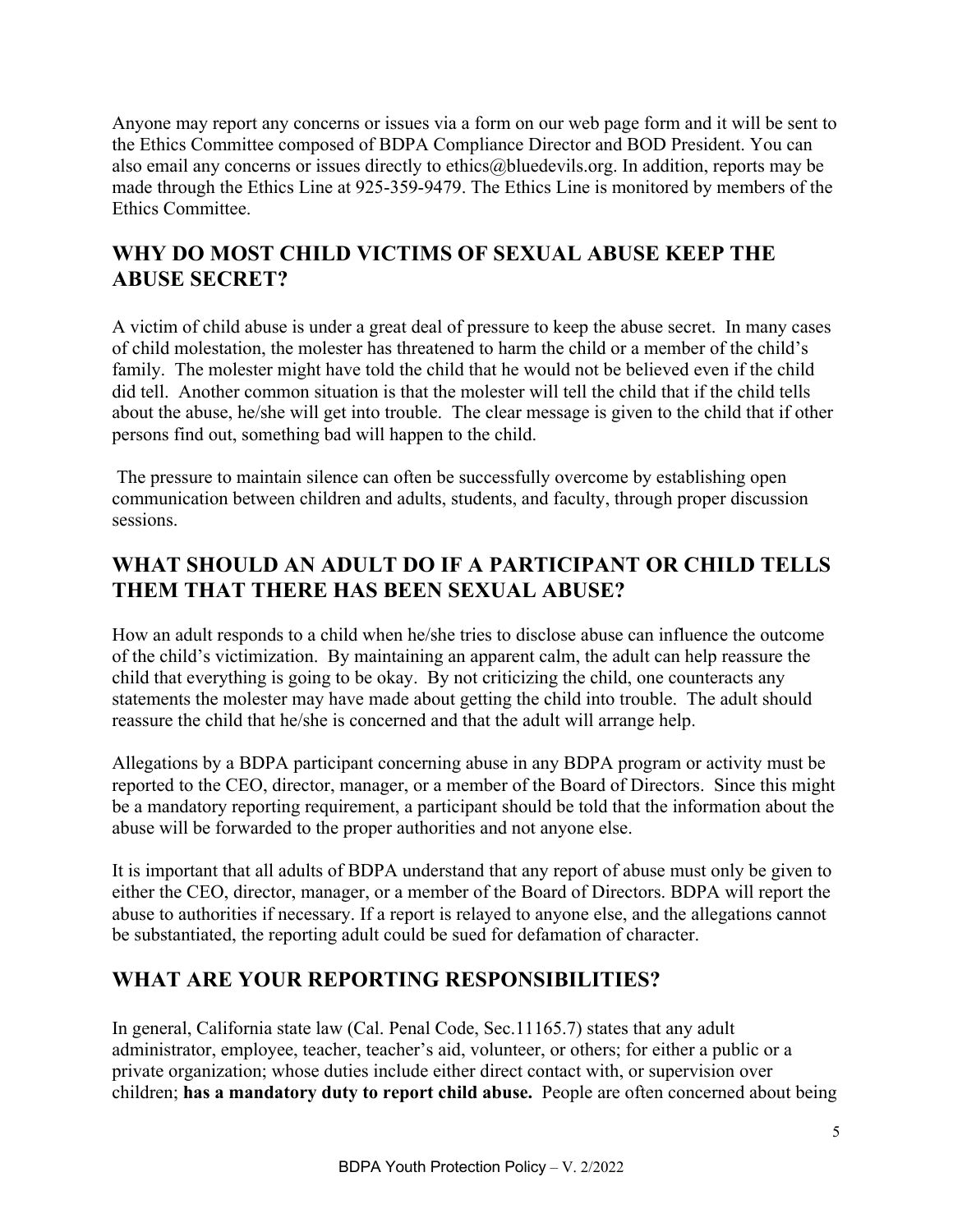sued for reporting child abuse. Please note that a person is not required to know for certain that a child has been abused. All that the law requires is that a person have 1) reasonable suspicion, and 2) that the report is being made in "good faith". *When these requirements are met, all states provide immunity from liability for child abuse reporters.*

# **PARTICIPANT BEHAVIOR GUIDELINES**

Mission Statement: BD Performing Arts permanently enriches the lives of young people through a commitment to youth development and performance excellence, while providing enjoyment for our local community and audiences worldwide.

Music and the performing arts connect youth with their culture through a common language crossing generational, social, and racial barriers. The activities that a young person pursues influences the type of person he or she becomes. The experience that comes with participation in a performing arts organization builds discipline, character, pride, and self-confidence at a crucial age and forms the springboard to even greater achievements in adulthood.

BDPA has the expectation that all participants within programs and services relate to each other in a way that supports this mission.

One of the developmental tasks of childhood is to learn appropriate behavior. Children are not born with an innate sense of propriety and thus need guidance and direction. The examples set by BDPA is a powerful tool for shaping behavior and a tool that is stressed by BDPA.

Misbehavior by a single participant may disrupt the education process. Further, misbehavior during activities may actually constitute a threat to the safety of the individual who misbehaves as well as to the safety of the other participants. Therefore, as misbehavior places an unacceptable burden on all adults and participants of BDPA it cannot be ignored.

Please see the "Code of Conduct" sections in the handbook or agreement, as it pertains to you, for a more complete discussion of this subject.

# **PARTICIPANT RESPONSIBILITES**

Participants in BDPA are expected to conduct themselves in accordance with the normal principals of socially responsible behavior and BDPA Code of Conduct. Physical violence, sexual harassment, non-consensual sexual acts and/or contact, sexual exploitation, stalking hazing, bullying, theft, verbal abuse, drugs, and alcohol have no place in BDPA. Anyone found guilty of engaging in unacceptable behavior may be expelled from the organization.

Further, personnel, employees, volunteers, and staff are required to advise BDPA students that should they be confronted by threats of violence or other forms of bullying from anyone they should seek help from any adult.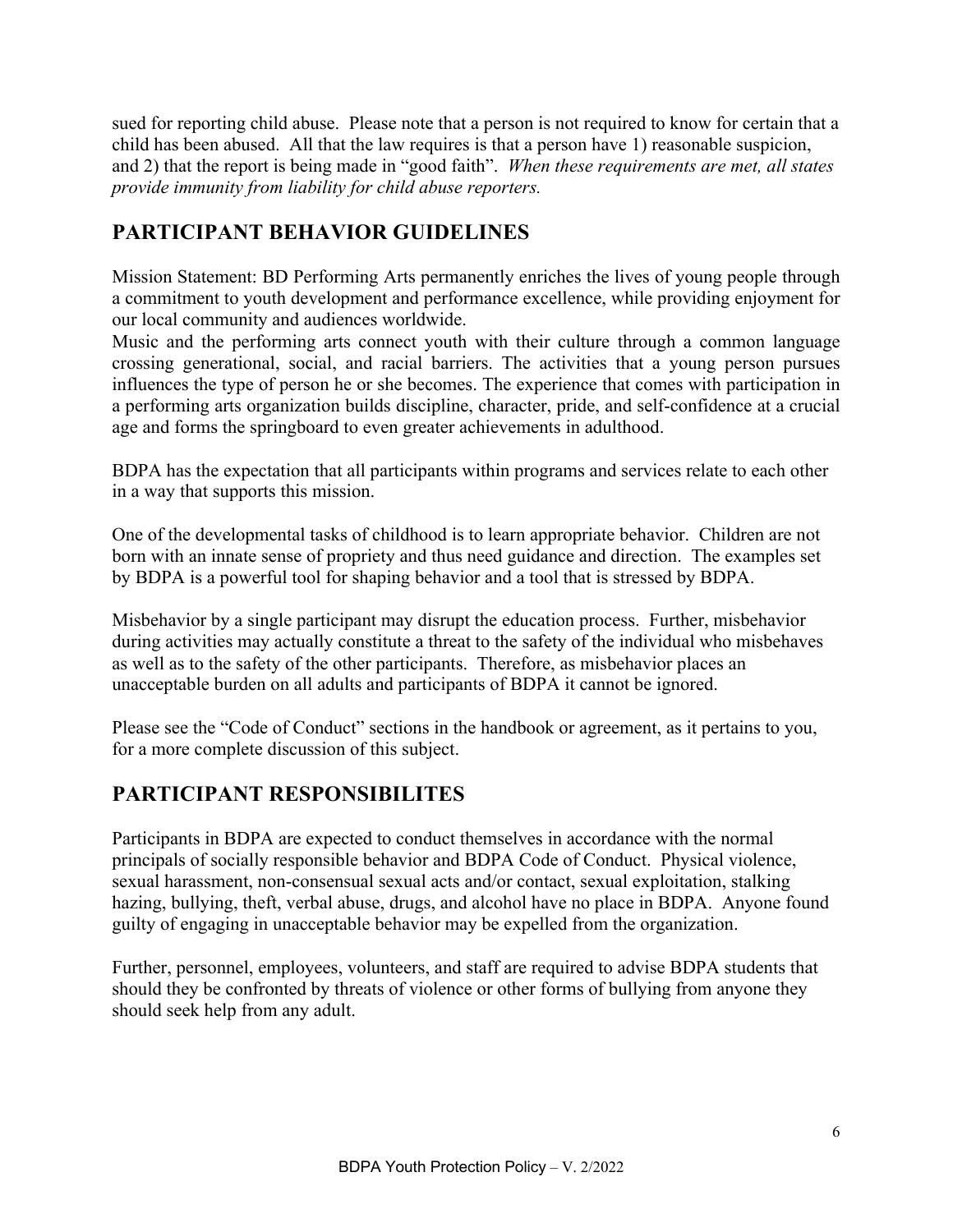## **ADULT RESPONSIBILITES**

All adults are responsible for monitoring the behavior of participants under their responsibility, and/or supervision and are required to intercede when necessary. Parents of students who misbehave should be informed by the Director and asked for assistance in dealing with their child's behavioral problems.

The CEO, director, manager, and/or the Board of Directors will review repetitive and/or serious incidents of misbehavior.

## **COMMUNICATION PROTOCOLS**

Communications between adults and participants should always be of a professional, not personal nature. If a person's thoughts are not specifically focused on BDPA activities and requirements, or they can't or shouldn't be said in front of another adult or participant's parent, it should definitely not be said to a participant. There is no tolerance for adults crossing the line into a participant's personal mental or physical space. There is no tolerance for an adult using suggestive language, sexual innuendo or invitation, abusive language or intimidation, or unseemly behavior or language. And in this age of cyber communications, it is deemed inappropriate and unacceptable to transmit messages or images that contain overtly or subtly personal or sexual content to BDPA participants.

Particular care must also be taken to protect private information about any participant. This would include health issues, family issues, behavioral issues, addresses, phone numbers, social security numbers, etc. Directors and managers will be provided only with data required for managing their assigned participants. There should be no sharing of such private information between adults. Even group emails should be sent utilizing "bcc," (blind copies), to prevent others from seeing the email addresses of other participants.

In the event that a participant makes inappropriate overtures of any kind toward an adult of BDPA, it is recommended that he or she seeks managerial participation in conducting a private, three-person meeting with that participant in which more appropriate behavioral standards and expectations are defined and mandated. This should be dealt with quickly and directly, but *not* in a one-on-one meeting. Both adults should write up a synopsis of this incident and provide copies to the CEO. If the situation is not resolved as a result of this process, then the CEO and Director/Manager will determine the level of consequence required to protect the adult and organization from any escalation, up to and including expelling the participant from further participation in any BDPA activities.

BDPA has four forms of official communication between participants and adults:

- 1) BDPA provided emails (@bluedevils.org). This is the favorable way to communicate
- 2) BlueCloud broadcast text and email messages
- 3) Slack
- 4) Text messages only if you have a 2 to 1 ratio. This is the least favorable way to communicate